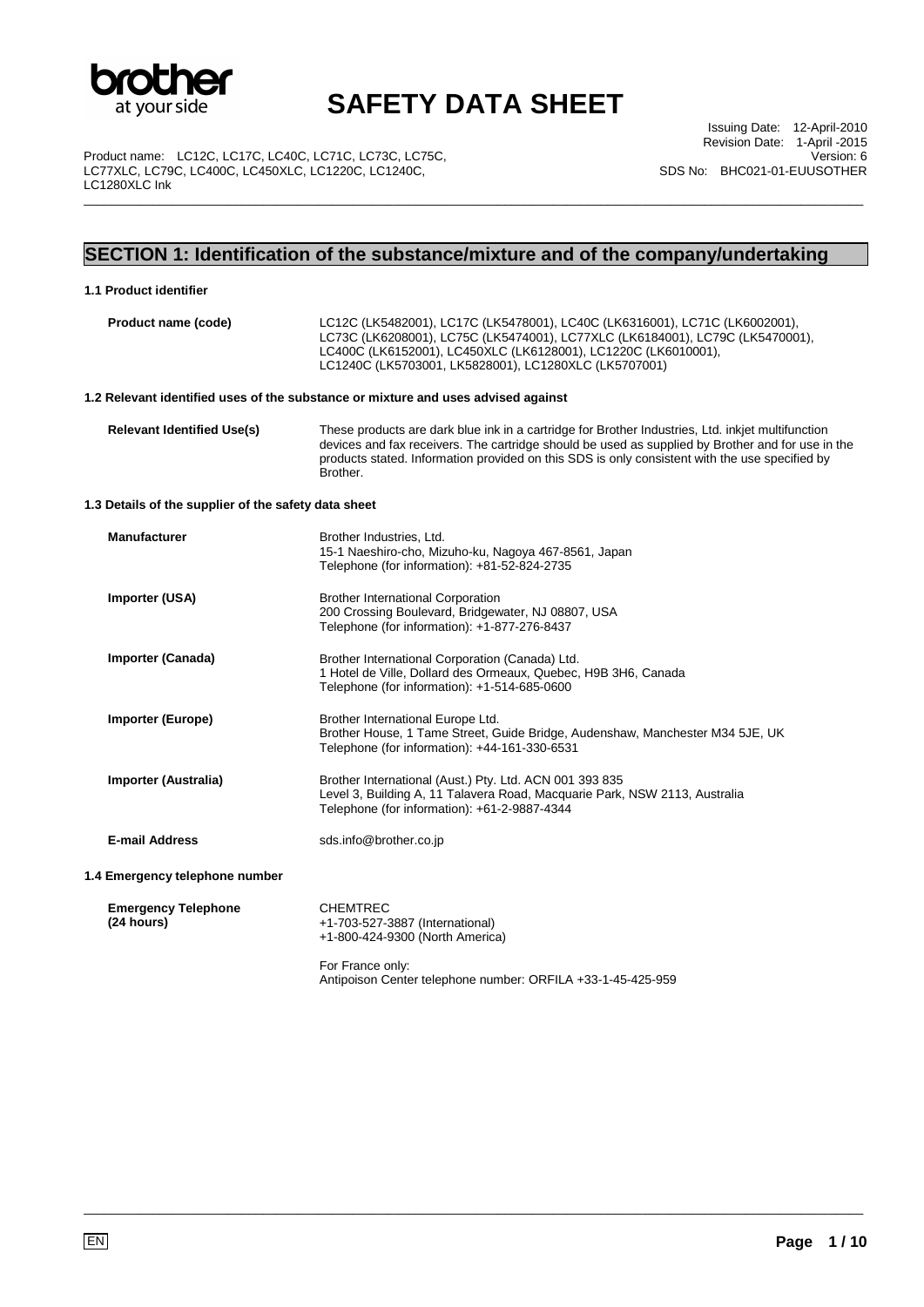

\_\_\_\_\_\_\_\_\_\_\_\_\_\_\_\_\_\_\_\_\_\_\_\_\_\_\_\_\_\_\_\_\_\_\_\_\_\_\_\_\_\_\_\_\_\_\_\_\_\_\_\_\_\_\_\_\_\_\_\_\_\_\_\_\_\_\_\_\_\_\_\_\_\_\_\_\_\_\_\_\_\_\_\_\_\_\_\_\_\_\_\_\_\_\_\_\_\_\_\_\_\_\_\_\_\_\_\_\_\_\_\_\_

Product name: LC12C, LC17C, LC40C, LC71C, LC73C, LC75C, LC77XLC, LC79C, LC400C, LC450XLC, LC1220C, LC1240C, LC1280XLC Ink

Issuing Date: 12-April-2010 Revision Date: 1-April -2015 Version: 6 SDS No: BHC021-01-EUUSOTHER

## **SECTION 2: Hazards identification**

### **2.1 Classification of the substance or mixture**

**Classification according to Regulation (EC) No 1272/2008** 

Not classified as hazardous

#### **Classification according to Directive 1999/45/EC**

Not classified as hazardous

#### **Australia Classification**

Not classified as hazardous according to the criteria of NOHSC

#### **2.2 Label elements**

**Labelling according to Regulation (EC) No. 1272/2008** 

**Hazard pictograms**  None

**Signal Word** None

#### **Hazard Statements** EUH208 - Contains 1,2-benzisothiazol-3(2H)-one. May produce an allergic reaction.

**Precautionary statements** None

### **2.3 Other hazards**

This product contains no substance considered to be persistent, bioaccumulating nor toxic (PBT). This product contains no substance considered to be very persistent nor very bioaccumulating (vPvB).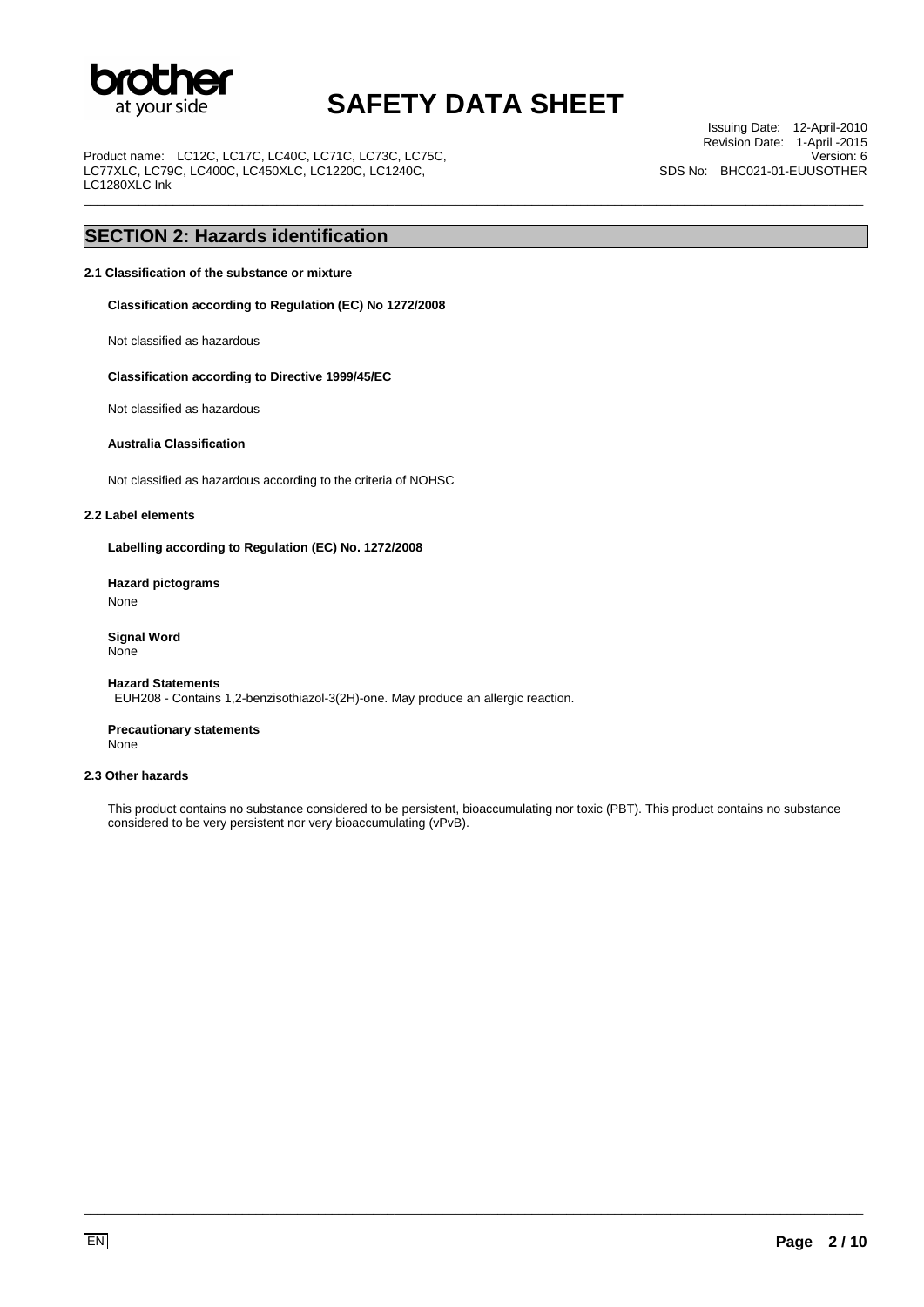

\_\_\_\_\_\_\_\_\_\_\_\_\_\_\_\_\_\_\_\_\_\_\_\_\_\_\_\_\_\_\_\_\_\_\_\_\_\_\_\_\_\_\_\_\_\_\_\_\_\_\_\_\_\_\_\_\_\_\_\_\_\_\_\_\_\_\_\_\_\_\_\_\_\_\_\_\_\_\_\_\_\_\_\_\_\_\_\_\_\_\_\_\_\_\_\_\_\_\_\_\_\_\_\_\_\_\_\_\_\_\_\_\_

Product name: LC12C, LC17C, LC40C, LC71C, LC73C, LC75C, LC77XLC, LC79C, LC400C, LC450XLC, LC1220C, LC1240C, LC1280XLC Ink

## **SECTION 3: Composition/information on ingredients**

### **3.2 Mixtures**

**Description of the mixture:** Water based inkjet ink (Mixture).

| <b>Chemical Name</b>               | <b>CAS-No</b> | EC-No     | $w/w$ %   | <b>Classification</b><br>(67/548/EEC) | <b>Classification</b><br>(EU Reg. 1272/2008) |
|------------------------------------|---------------|-----------|-----------|---------------------------------------|----------------------------------------------|
| Glycerol                           | $56 - 81 - 5$ | 200-289-5 | $10 - 20$ | Not classified                        | Not classified                               |
| Diethylene glycol                  | 111-46-6      | 203-872-2 | $1 - 9$   | Xn: R22                               | Acute Tox. 4 (H302)                          |
| Triethylene glycol monobutyl ether | 143-22-6      | 205-592-6 | $1 - 5$   | Xi: R41                               | Eye Dam. 1 (H318)                            |
| Cyan Dye                           | ÷             | $\star$   | 1-5       | Not classified                        | Not classified                               |
| Water                              | 7732-18-5     | 231-791-2 | 65-75     | Not classified                        | Not classified                               |
| 1,2-benzisothiazol-3(2H)-one       | 2634-33-5     | 220-120-9 | < 0.05    | Xn: R22                               | Acute Tox. 4 (Oral), H302                    |
|                                    |               |           |           | Xi: R41                               | Skin Irrit. 2, H315                          |
|                                    |               |           |           | Xi: R38                               | Eye Dam. 1, H318                             |
|                                    |               |           |           | R43                                   | <b>Skin Sens. 1, H317</b>                    |
|                                    |               |           |           | N; R50                                | Aquatic Acute 1, H400                        |

For the full text of R-phrases and H-Statements see Section 16

### \* Registered

## **SECTION 4: First aid measures**

### **4.1 Description of first aid measures**

| General advice                                                                       | If symptoms persist, obtain medical attention.                                                                                      |
|--------------------------------------------------------------------------------------|-------------------------------------------------------------------------------------------------------------------------------------|
| Inhalation                                                                           | Obtain medical attention. In case of accident by inhalation remove casualty to fresh air and keep at<br>rest.                       |
| Skin contact                                                                         | Remove contaminated clothing immediately and wash affected skin with plenty of water or soap and<br>water.                          |
| Eye contact                                                                          | Obtain medical attention. If substance has got into the eyes, immediately wash out with plenty of<br>water for at least 15 minutes. |
| Ingestion                                                                            | Obtain immediate medical attention. Wash out mouth with water and give 100-200 ml of water to<br>drink.                             |
| 4.2 Most important symptoms and                                                      | Skin contact: Repeated and/or prolonged skin contact may cause irritation.                                                          |
| effects, both acute and delayed                                                      | Eye contact: May cause eye irritation.                                                                                              |
|                                                                                      | Ingestion: Ingestion may cause irritation of the gastrointestinal tract. Unlikely route of exposure.                                |
|                                                                                      | Inhalation: Unlikely route of exposure.                                                                                             |
| 4.3 Indication of any immediate<br>medical attention and special<br>treatment needed | Treat symptomatically.                                                                                                              |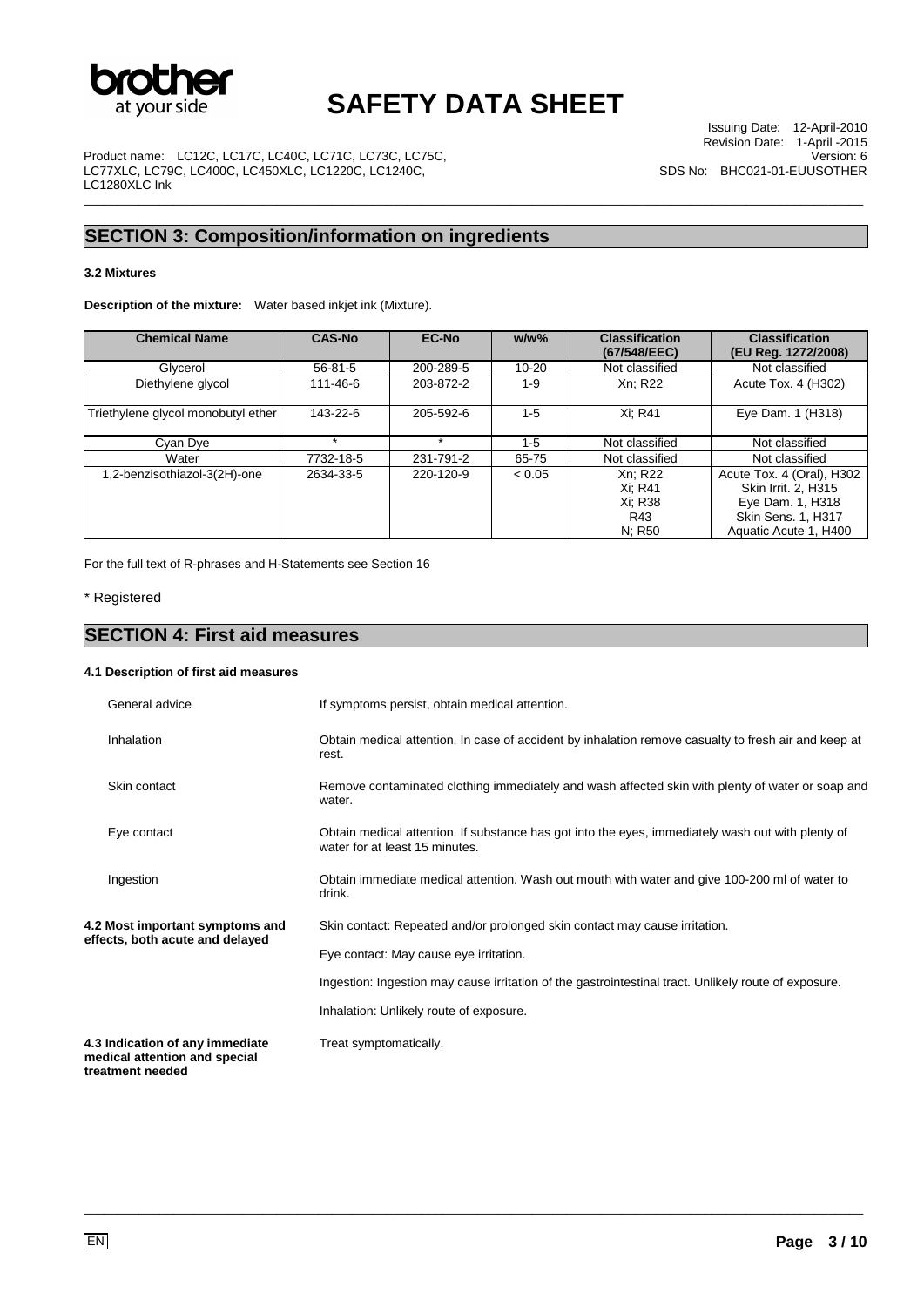

\_\_\_\_\_\_\_\_\_\_\_\_\_\_\_\_\_\_\_\_\_\_\_\_\_\_\_\_\_\_\_\_\_\_\_\_\_\_\_\_\_\_\_\_\_\_\_\_\_\_\_\_\_\_\_\_\_\_\_\_\_\_\_\_\_\_\_\_\_\_\_\_\_\_\_\_\_\_\_\_\_\_\_\_\_\_\_\_\_\_\_\_\_\_\_\_\_\_\_\_\_\_\_\_\_\_\_\_\_\_\_\_\_

Issuing Date: 12-April-2010 Revision Date: 1-April -2015 Version: 6 SDS No: BHC021-01-EUUSOTHER

Product name: LC12C, LC17C, LC40C, LC71C, LC73C, LC75C, LC77XLC, LC79C, LC400C, LC450XLC, LC1220C, LC1240C, LC1280XLC Ink

## **SECTION 5: Firefighting measures 5.1 Extinguishing media**  Extinguish preferably with dry chemical, carbon dioxide, water spray, foam. Unsuitable Extinguishing Media None. **5.2 Special hazards arising from the substance or mixture**  Thermal decomposition of organic components may result in occurrence of oxides of carbon. Toxic gases may be formed upon combustion and represents a hazard to firefighters. Combustion products: See Section: 10. **5.3 Advice for firefighters** Use appropriate respirator for carbon monoxide and carbon dioxide. Wear positive pressure self-contained breathing apparatus (SCBA) during the attack phase of firefighting operations and during cleanup in enclosed or poorly ventilated areas immediately after a fire. Personnel not having suitable respiratory protection must leave the area to prevent significant exposure to toxic combustion gases from any source. **SECTION 6: Accidental release measures 6.1 Personal precautions, protective equipment and emergency procedures**  Ensure adequate ventilation. Avoid contact with eyes. **6.2 Environmental precautions** Prevent substance entering sewers. Washings must be prevented from entering surface water drains. **6.3 Methods and materials for containment and cleaning up**  Wipe up with absorbent towel Wash with water to remove remaining traces of ink **6.4 Reference to other sections** For personal protection: See section 8. For disposal considerations: See section 13. **SECTION 7: Handling and storage**

| 7.1 Precautions for safe handling                                   | Keep out of the reach of children. Avoid contact with skin and eyes.                                                                                                                                                        |  |
|---------------------------------------------------------------------|-----------------------------------------------------------------------------------------------------------------------------------------------------------------------------------------------------------------------------|--|
| 7.2 Conditions for safe storage,<br>including any incompatibilities | Keep away from oxidizing agents.                                                                                                                                                                                            |  |
| 7.3 Specific end use(s)                                             | These products are dark blue ink in a cartridge for Brother Industries, Ltd. inkjet multifunction<br>devices and fax receivers. This cartridge should be used as supplied by Brother and for use in the<br>products stated. |  |

### **SECTION 8: Exposure controls/personal protection**

#### **8.1 Control Parameters**

### **Occupational Exposure Limits**

| <b>Chemical Name</b>      | Glycerol<br>$56 - 81 - 5$                                                                              |
|---------------------------|--------------------------------------------------------------------------------------------------------|
| <b>ACGIH TLV</b>          | TWA: $10 \text{ mg/m}^3$ mist                                                                          |
| <b>OSHA PEL</b>           | TWA: 15 mg/m <sup>3</sup> mist, total particulate<br>TWA: $5 \text{ mg/m}^3$ mist, respirable fraction |
| <b>European Union</b>     | -                                                                                                      |
| <b>The United Kingdom</b> | STEL: 30 mg/m <sup>3</sup><br>TWA: 10 $mg/m3$                                                          |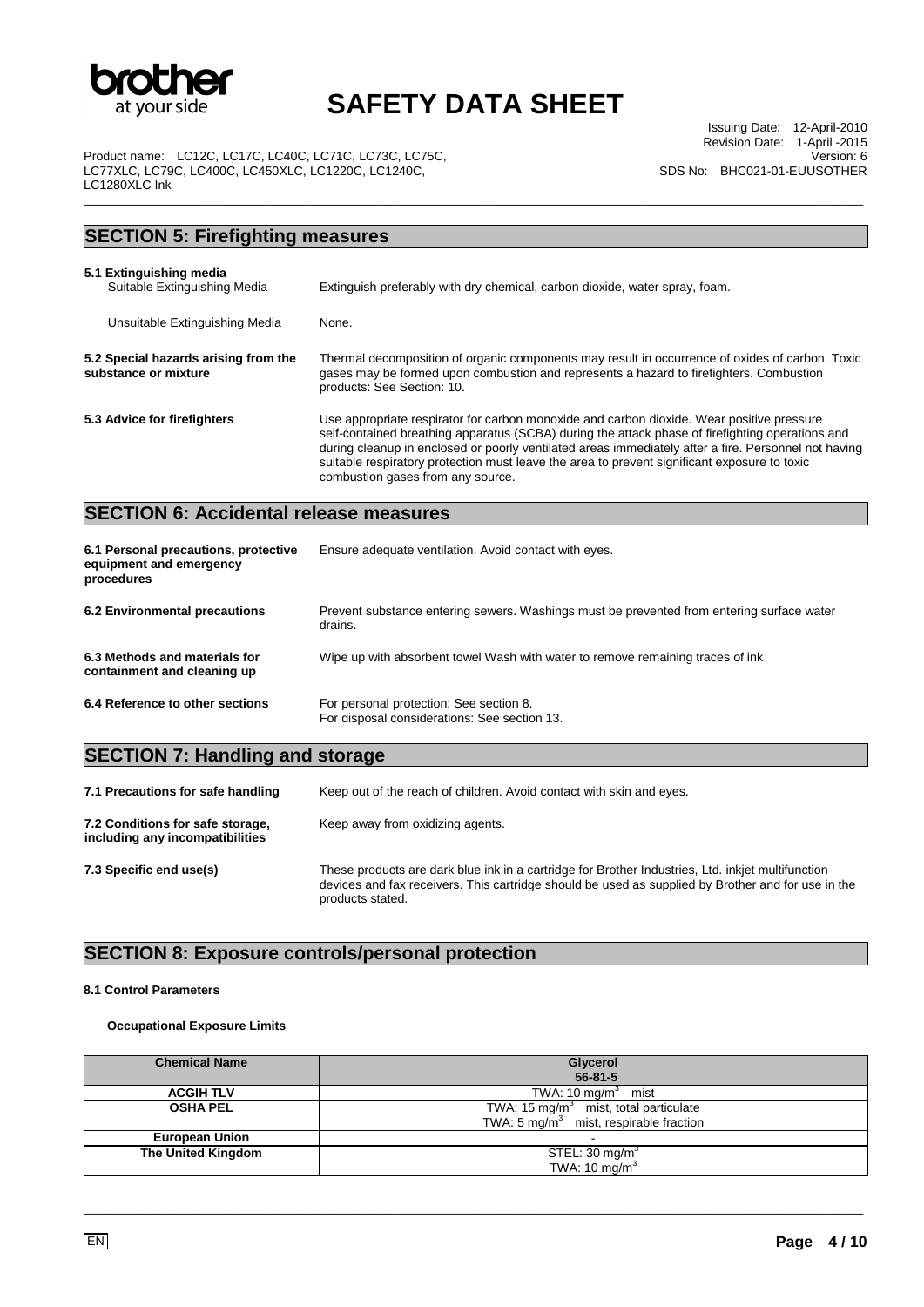

\_\_\_\_\_\_\_\_\_\_\_\_\_\_\_\_\_\_\_\_\_\_\_\_\_\_\_\_\_\_\_\_\_\_\_\_\_\_\_\_\_\_\_\_\_\_\_\_\_\_\_\_\_\_\_\_\_\_\_\_\_\_\_\_\_\_\_\_\_\_\_\_\_\_\_\_\_\_\_\_\_\_\_\_\_\_\_\_\_\_\_\_\_\_\_\_\_\_\_\_\_\_\_\_\_\_\_\_\_\_\_\_\_

Issuing Date: 12-April-2010 Revision Date: 1-April -2015 Version: 6 SDS No: BHC021-01-EUUSOTHER

Product name: LC12C, LC17C, LC40C, LC71C, LC73C, LC75C, LC77XLC, LC79C, LC400C, LC450XLC, LC1220C, LC1240C, LC1280XLC Ink

| <b>France</b>             | TWA: $10 \text{ mg/m}^3$              |
|---------------------------|---------------------------------------|
| Spain                     | TWA: $10 \text{ mg/m}^3$              |
| Germany                   | TWA: $50 \text{ mg/m}^3$              |
|                           | Ceiling / Peak: 100 mg/m <sup>3</sup> |
| Portugal                  | TWA: $10 \text{ mg/m}^3$              |
| <b>Finland</b>            | TWA: $20 \text{ mg/m}^3$              |
| <b>Switzerland</b>        | STEL: 100 mg/m <sup>3</sup>           |
|                           | TWA: 50 mg/ $m3$                      |
| Poland                    | TWA: $10 \text{ mg/m}^3$              |
| Ireland                   | TWA: $10 \text{ mg/m}^3$              |
| <b>Chemical Name</b>      | Diethylene glycol                     |
|                           | 111-46-6                              |
| <b>ACGIH TLV</b>          |                                       |
| <b>OSHA PEL</b>           | ٠                                     |
| <b>European Union</b>     | $\sim$                                |
| <b>The United Kingdom</b> | STEL: 69 ppm                          |
|                           | STEL: 303 mg/m <sup>3</sup>           |
|                           | TWA: 23 ppm                           |
|                           | TWA: 101 mg/m <sup>3</sup>            |
| Germany                   | TWA: 10 ppm                           |
|                           | TWA: 44 mg/m <sup>3</sup>             |
|                           | Ceiling / Peak: 40 ppm                |
|                           | Ceiling / Peak: 176 mg/m <sup>3</sup> |
|                           |                                       |
| <b>Denmark</b>            | TWA: 2.5 ppm                          |
|                           | TWA: 11 $mg/m3$                       |
| <b>Austria</b>            | STEL 40 ppm                           |
|                           | STEL 176 $mg/m3$                      |
|                           | TWA: 10 ppm                           |
|                           | TWA: 44 mg/m $3$                      |
| Switzerland               | STEL: 40 ppm                          |
|                           | STEL: 176 mg/m <sup>3</sup>           |
|                           | TWA: 10 ppm                           |
|                           | TWA: $44 \text{ mg/m}^3$              |
| Poland                    | TWA: $10 \text{ mg/m}^3$              |
| Ireland                   | TWA: 23 ppm                           |
|                           | TWA: 100 mg/m <sup>3</sup>            |

#### **8.2 Exposure controls**

| Appropriate engineering controls                                         | Good general ventilation should be sufficient under normal use.                                                                                     |  |  |
|--------------------------------------------------------------------------|-----------------------------------------------------------------------------------------------------------------------------------------------------|--|--|
| Personal protective equipment                                            | Not normally required. For use other than in normal operating procedures (such as in the event of<br>large spill), the following should be applied: |  |  |
| Eye Protection                                                           | Safety goggles.                                                                                                                                     |  |  |
| <b>Hand Protection</b>                                                   | Protective gloves.                                                                                                                                  |  |  |
| Skin and body protection                                                 | Long sleeved clothing and long pants.                                                                                                               |  |  |
| Respiratory protection                                                   | Large spillages: Wear suitable respiratory protective equipment.                                                                                    |  |  |
| <b>Environmental Exposure Controls</b> Avoid release to the environment. |                                                                                                                                                     |  |  |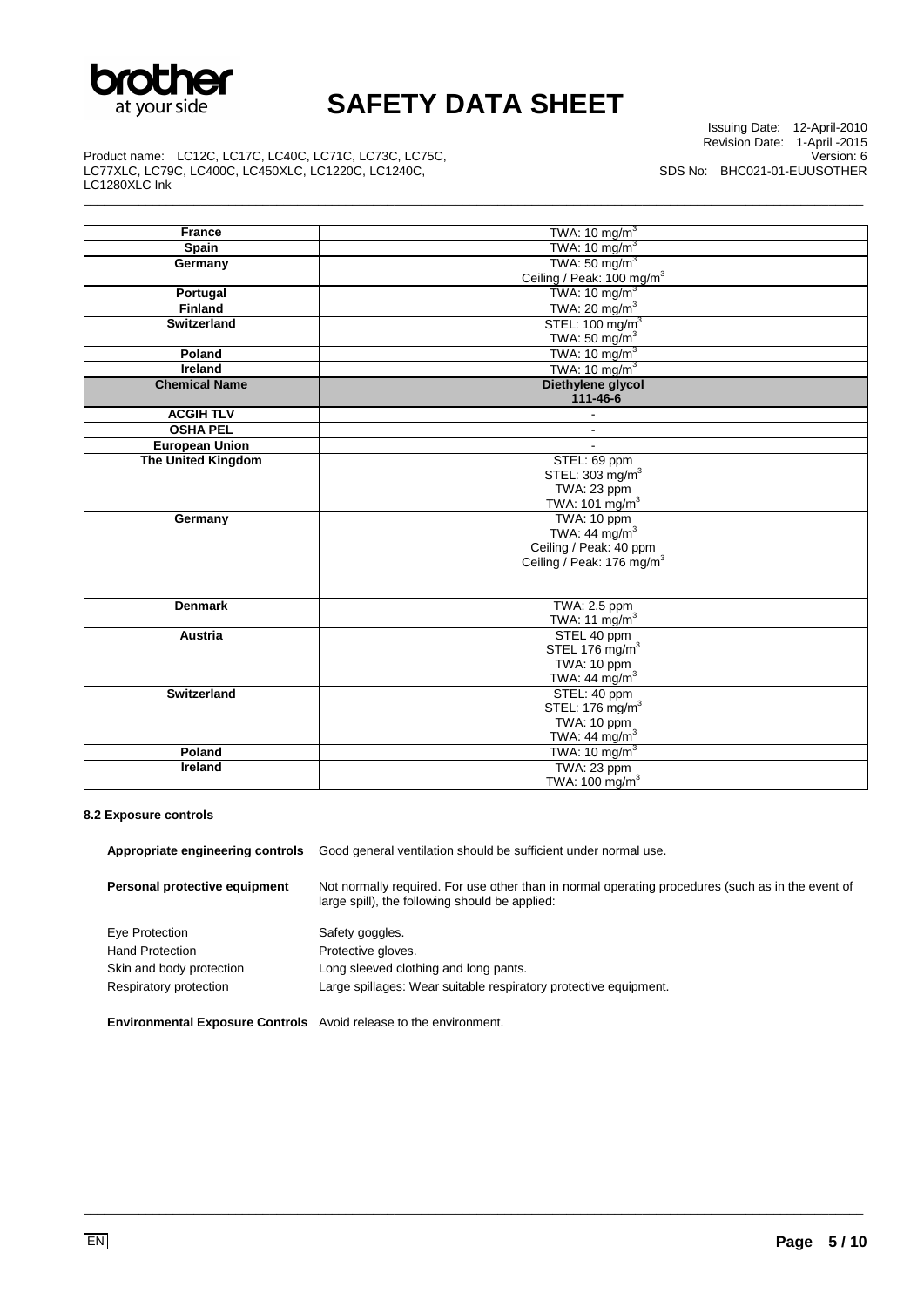

\_\_\_\_\_\_\_\_\_\_\_\_\_\_\_\_\_\_\_\_\_\_\_\_\_\_\_\_\_\_\_\_\_\_\_\_\_\_\_\_\_\_\_\_\_\_\_\_\_\_\_\_\_\_\_\_\_\_\_\_\_\_\_\_\_\_\_\_\_\_\_\_\_\_\_\_\_\_\_\_\_\_\_\_\_\_\_\_\_\_\_\_\_\_\_\_\_\_\_\_\_\_\_\_\_\_\_\_\_\_\_\_\_

Product name: LC12C, LC17C, LC40C, LC71C, LC73C, LC75C, LC77XLC, LC79C, LC400C, LC450XLC, LC1220C, LC1240C, LC1280XLC Ink

Issuing Date: 12-April-2010 Revision Date: 1-April -2015 Version: 6 SDS No: BHC021-01-EUUSOTHER

## **SECTION 9: Physical and chemical properties**

#### **9.1 Information on basic physical and chemical properties**

Appearance Physical state Liquid Color Dark blue Odor Slight<br>
Odor Threshold Moinfr Odor Threshold No information available<br>pH 7 - 9 Melting point/freezing point Initial boiling point and boiling range<br>Flash Point

Evaporation rate **No information available**<br>
Flammability (solid, gas) **Not** applicable Flammability (solid, gas) Upper/lower flammability or explosive limits<br>Vapor pressure Vapor pressure **No information available**<br>
Vapor density **No information available** Vapor density  $V$ apor density  $V = NQ - 1.1$  (H<sub>2</sub>O=1) Relative density 1.0 - 1.1 (H<sub>2</sub>O=1)<br>Solubility(ies) Soluble (water) Partition coefficient: n-octanol/water No information available metalson available No information and C Auto-ignition temperature  $>400$  °C<br>Decomposition temperature No information available Decomposition temperature Viscosity 2 - 5 mPa·s<br>Explosive properties Not explosive Explosive properties<br>Oxidizing properties

 $7 - 9$ <br>-/<-5 °C<br>> 100 °C Not less than 93.3°C ( Tag closed cup; Cleveland open cup ) No information available Soluble (water)<br>No information available No information available

#### **9.2 Other information**

No information available.

### **SECTION 10: Stability and reactivity**

| <b>10.1 Reactivity</b>                     | No information available.                                |
|--------------------------------------------|----------------------------------------------------------|
| <b>10.2 Chemical stability</b>             | Stable.                                                  |
| 10.3 Possibility of hazardous<br>reactions | No information available.                                |
| 10.4 Conditions to avoid                   | No information available.                                |
| 10.5 Incompatible materials                | Strong oxidizing agents.                                 |
| 10.6 Hazardous decomposition<br>products   | Contains: Carbon monoxide (CO). Carbon dioxide $(CO2)$ . |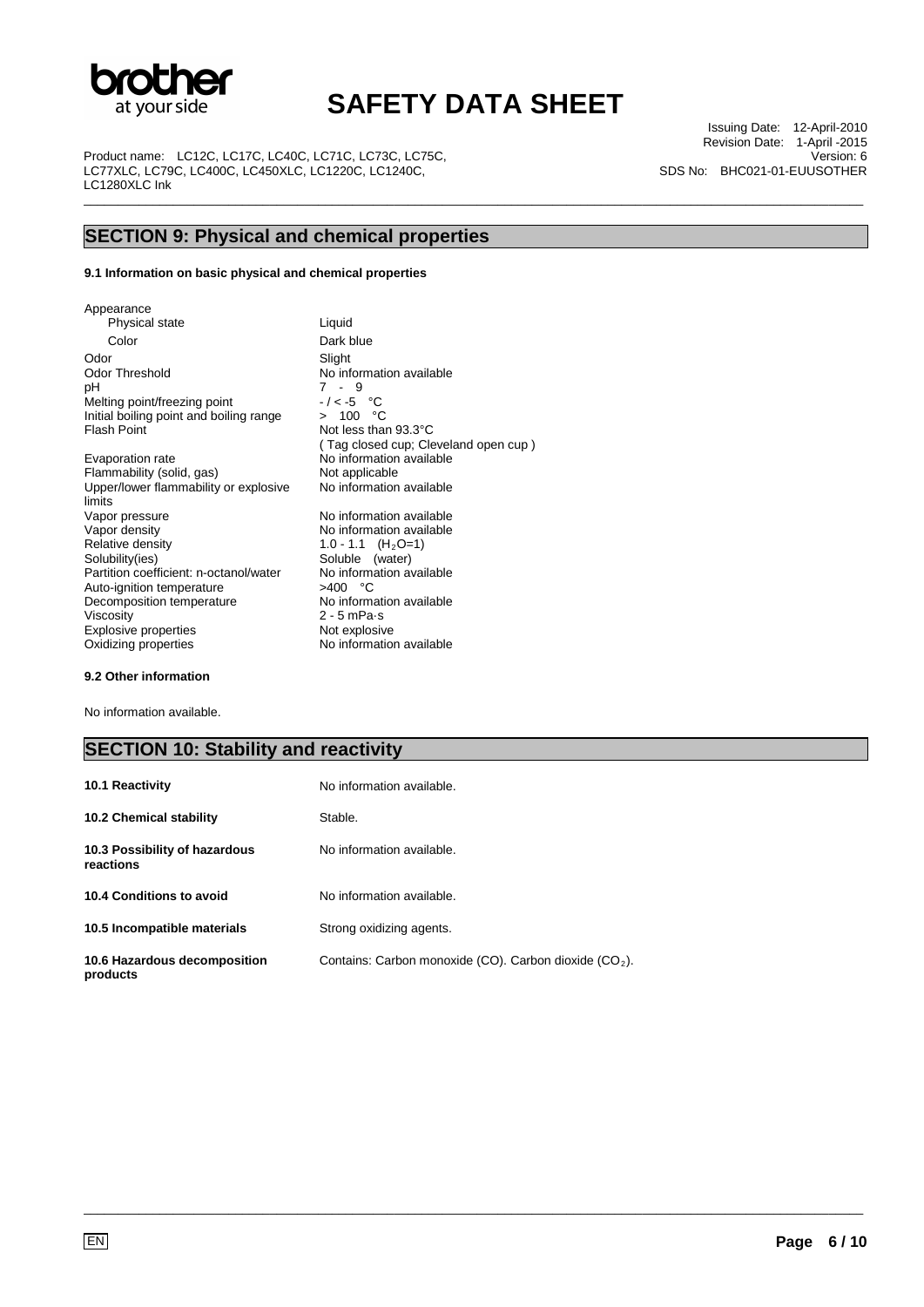

\_\_\_\_\_\_\_\_\_\_\_\_\_\_\_\_\_\_\_\_\_\_\_\_\_\_\_\_\_\_\_\_\_\_\_\_\_\_\_\_\_\_\_\_\_\_\_\_\_\_\_\_\_\_\_\_\_\_\_\_\_\_\_\_\_\_\_\_\_\_\_\_\_\_\_\_\_\_\_\_\_\_\_\_\_\_\_\_\_\_\_\_\_\_\_\_\_\_\_\_\_\_\_\_\_\_\_\_\_\_\_\_\_

Product name: LC12C, LC17C, LC40C, LC71C, LC73C, LC75C, LC77XLC, LC79C, LC400C, LC450XLC, LC1220C, LC1240C, LC1280XLC Ink

Issuing Date: 12-April-2010 Revision Date: 1-April -2015 Version: 6 SDS No: BHC021-01-EUUSOTHER

## **SECTION 11: Toxicological information**

### **11.1 Information on toxicological effects**

**Acute toxicity** 

| Inhalation<br>Eye contact<br>Skin contact<br>Ingestion | No information available.<br>No information available.<br>No information available.<br>$LD_{50}$ > 2000 mg/kg (Method OECD#420) |
|--------------------------------------------------------|---------------------------------------------------------------------------------------------------------------------------------|
| Skin corrosion/irritation                              | Non-irritant. (Method: OECD#404)                                                                                                |
| Serious eye damage/irritation                          | Minimal irritant to the eye. (Method: OECD#405)                                                                                 |
| Respiratory or skin sensitisation                      | It is not a skin sensitizer. (Method: OECD#429)                                                                                 |
| <b>Mutagenicity</b>                                    | Negative. (Method: OECD#471)                                                                                                    |
| Carcinogenicity                                        | Ingredients of this product have not been classified as carcinogens according to IARC<br>monographs, NTP and OSHA               |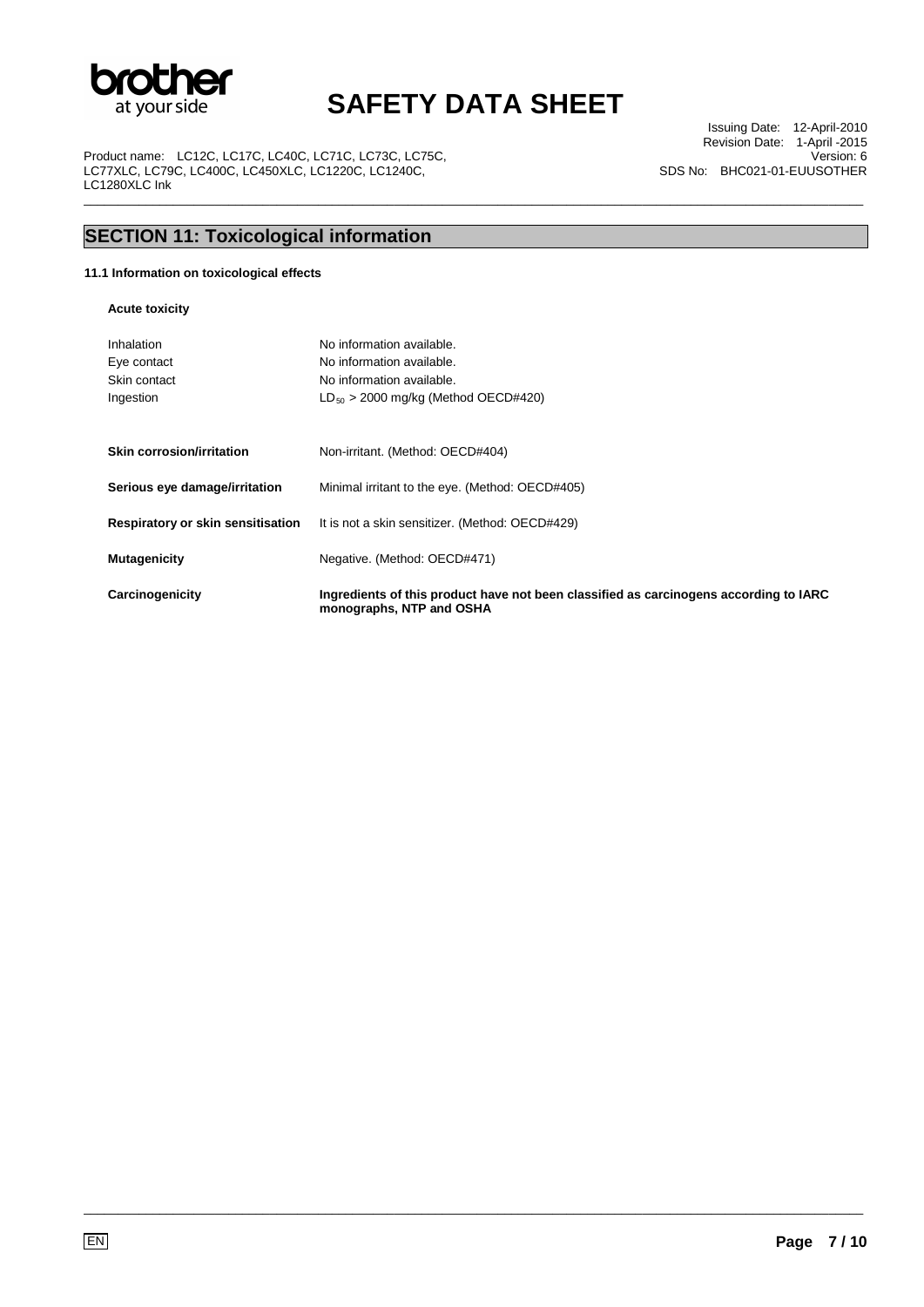

\_\_\_\_\_\_\_\_\_\_\_\_\_\_\_\_\_\_\_\_\_\_\_\_\_\_\_\_\_\_\_\_\_\_\_\_\_\_\_\_\_\_\_\_\_\_\_\_\_\_\_\_\_\_\_\_\_\_\_\_\_\_\_\_\_\_\_\_\_\_\_\_\_\_\_\_\_\_\_\_\_\_\_\_\_\_\_\_\_\_\_\_\_\_\_\_\_\_\_\_\_\_\_\_\_\_\_\_\_\_\_\_\_

Product name: LC12C, LC17C, LC40C, LC71C, LC73C, LC75C, LC77XLC, LC79C, LC400C, LC450XLC, LC1220C, LC1240C, LC1280XLC Ink

Issuing Date: 12-April-2010 Revision Date: 1-April -2015 Version: 6 SDS No: BHC021-01-EUUSOTHER

## **SECTION 12: Ecological information**

### **12.1 Toxicity**

| <b>Chemical Name</b>               | Toxicity to algae          | <b>Toxicity to fish</b>           | Toxicity to daphnia and other<br>aquatic invertebrates |
|------------------------------------|----------------------------|-----------------------------------|--------------------------------------------------------|
| Glycerol                           |                            | $LC_{50}$ : 51 - 57 mL/L 96 h     | $EC_{50}$ : >500 mg/L 24 h                             |
| $56 - 81 - 5$                      |                            | static (Oncorhynchus mykiss)      | (Daphnia magna)                                        |
| Diethylene glycol                  |                            | $LC_{50}$ : 75200 mg/L 96 h       | $EC_{50}$ : 84000 mg/L 48 h                            |
| 111-46-6                           |                            | flow-through (Pimephales          | (Daphnia magna)                                        |
|                                    |                            | promelas)                         |                                                        |
| Triethylene glycol monobutyl ether | $EC_{50}$ : >500 mg/L 72 h | $LC_{50}$ : 2200 - 4600 mg/L 96 h | $EC_{50}$ : >500 mg/L 48 h                             |
| 143-22-6                           | (Desmodesmus subspicatus)  | static (Leuciscus idus)           | (Daphnia magna)                                        |
|                                    |                            | $LC_{50}$ : 2400 mg/L 96 h        |                                                        |
|                                    |                            | static (Pimephales promelas)      |                                                        |
|                                    |                            | $LC_{50}$ : 2400 mg/L 96 h        |                                                        |
|                                    |                            | (Pimephales promelas)             |                                                        |

#### 12.2 Persistance and degradability No information available.

### **12.3 Bioaccumulative potential**

| <b>Chemical Name</b>                       |                                                                                                                                                                                                                | log Pow |
|--------------------------------------------|----------------------------------------------------------------------------------------------------------------------------------------------------------------------------------------------------------------|---------|
| Glycerol                                   |                                                                                                                                                                                                                | $-1.76$ |
| Diethylene glycol                          |                                                                                                                                                                                                                | $-1.98$ |
|                                            | Triethylene glycol monobutyl ether<br>0.51                                                                                                                                                                     |         |
| 12.4 Mobility in soil                      | No information available.                                                                                                                                                                                      |         |
| 12.5 Results of PBT and vPvB<br>assessment | This product contains no substance considered to be persistent, bioaccumulating nor toxic (PBT).<br>This product contains no substance considered to be very persistent nor very bioaccumulating<br>$(vPvB)$ . |         |
| 12.6 Other adverse effects                 | No information available.                                                                                                                                                                                      |         |

## **SECTION 13: Disposal considerations**

**13.1 Waste treatment methods** Dispose of in accordance with Federal, State, and local regulations.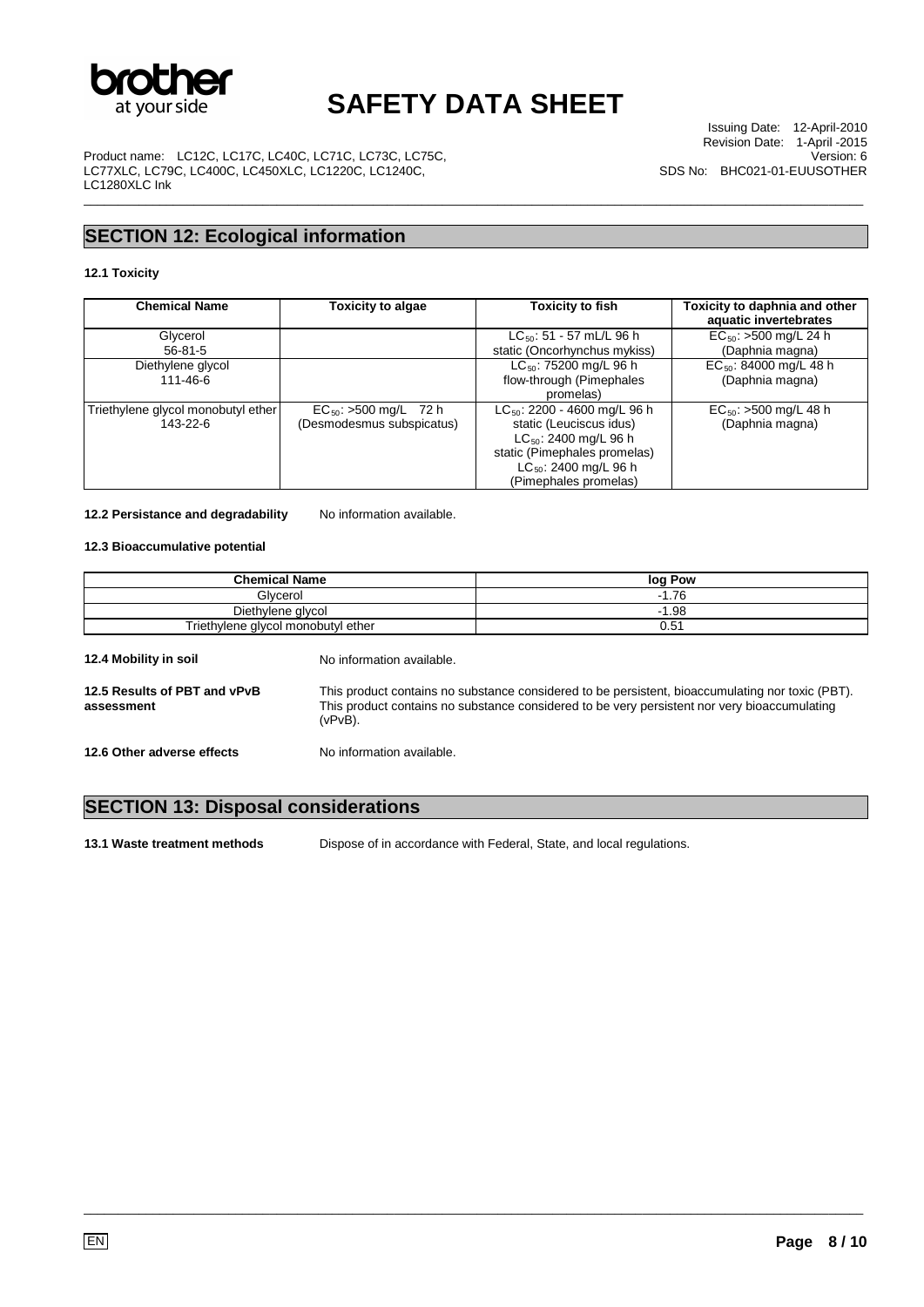

\_\_\_\_\_\_\_\_\_\_\_\_\_\_\_\_\_\_\_\_\_\_\_\_\_\_\_\_\_\_\_\_\_\_\_\_\_\_\_\_\_\_\_\_\_\_\_\_\_\_\_\_\_\_\_\_\_\_\_\_\_\_\_\_\_\_\_\_\_\_\_\_\_\_\_\_\_\_\_\_\_\_\_\_\_\_\_\_\_\_\_\_\_\_\_\_\_\_\_\_\_\_\_\_\_\_\_\_\_\_\_\_\_

Product name: LC12C, LC17C, LC40C, LC71C, LC73C, LC75C, LC77XLC, LC79C, LC400C, LC450XLC, LC1220C, LC1240C, LC1280XLC Ink

Issuing Date: 12-April-2010 Revision Date: 1-April -2015 Version: 6 SDS No: BHC021-01-EUUSOTHER

## **SECTION 14: Transport information**

Not classified according to the United Nations "Recommendations on the Transport of Dangerous Goods"

| 14.1 UN Number                                                                      | None           |
|-------------------------------------------------------------------------------------|----------------|
| 14.2 UN proper shipping name                                                        | None           |
| 14.3 Transport hazard class(es)                                                     | None           |
| 14.4 Packing Group                                                                  | None           |
| 14.5 Environmental hazards                                                          | None           |
| 14.6 Special precautions for user                                                   | None           |
| 14.7 Transport in bulk according to<br>Annex II of Marpol 73/78 and the IBC<br>Code | Not applicable |

Not regulated under DOT, IMDG, IATA.

## **SECTION 15: Regulatory information**

**15.1 Safety, health and environmental regulations/legislation specific for the substance or mixture EU:**Not classified as dangerous for supply/use. (1999/45/EC) **USA:** All chemical substances contained in this product are and had been listed on the TSCA Chemical Substances Inventory, and none is subject to any of the following TSCA requirements: section 4 test rules; proposed or final section 5(a)(2) significant new use rules; section 5(e) consent orders; section 8(a) preliminary assessment information rules; and section 8(d) health and safety data reporting rules. **Canada:** WHMIS: Not applicable. (Manufactured article)

\_\_\_\_\_\_\_\_\_\_\_\_\_\_\_\_\_\_\_\_\_\_\_\_\_\_\_\_\_\_\_\_\_\_\_\_\_\_\_\_\_\_\_\_\_\_\_\_\_\_\_\_\_\_\_\_\_\_\_\_\_\_\_\_\_\_\_\_\_\_\_\_\_\_\_\_\_\_\_\_\_\_\_\_\_\_\_\_\_\_\_\_\_\_\_\_\_\_\_\_\_\_\_\_\_\_\_\_\_\_\_\_\_

**15.2 Chemical Safety Assessment** No.